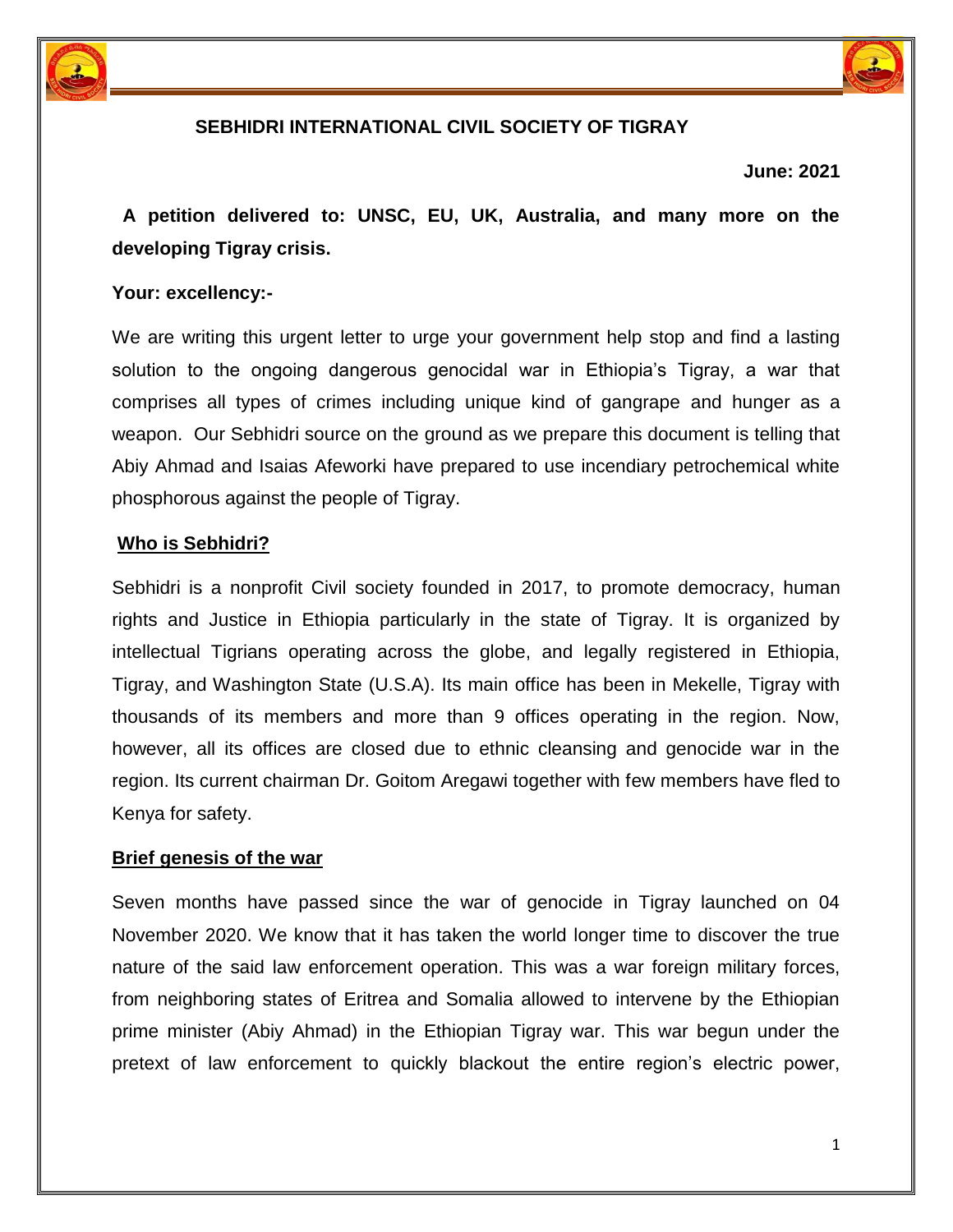



shutdown telecom and internet access, closed all banks, and blocked transport services that entered or exit Tigray.

The attack of an army base on 03 November 2020 in Tigray by the TPLF was what the Federal government claims for its reasons to declare war. However, the forces engaged in the war particularly the Eritrean troops and Amhara militia were long prepared, Since Abiy Ahmad become Prime Minister in 2018 followed by the removal of the TPLF from the federal positions. Tigray was almost under siege, from the north by Eritrea and south by the Amhara regional state. Abiy Ahmad at the center who established personal loyalty with the Eritrean dictator Isaias Afeworki finally was able to forge military alliance. The forged alliance had no purpose to serve other than attacking the legally elected regional government and destroy the people and livelihood of Tigray as it has proven during the course of the war. Sebhidri was closely watching the developing situation that the TPLF government had only 12,500 special army units organized under 23 battalions, and of course thousands of local militias.

On 28 November 2020, the Ethiopian federal army (ENDF) entered Mekelle, the capital city of Tigray, without resistance from the regional armed forces known as the Tigray Defense force (TDF). It was then declared by prime minister Abiy Ahmad, that the TPLF was toppled, dismissed, destroyed and the ENDF scored total victory without being killed a single person. This was so told to the world and announced in the Ethiopian parliament. Meanwhile, news of atrocities, slowly begun to leak and most of the war crimes committed were told by the Eritrean, Ethiopian troops, and Amhara militias. Both Eritrea and Ethiopia vehemently denied the intervention of the Eritrean Army until Senator Chris Coons visited Ethiopia and talked Abiy Ahmad on 20 March 2021.

Between 09 and 15 November 2020, over 1000 Tigrian residents in Western Tigray namely in a place called MiKadra, got massacred by Amhara unlawful armed gangs known as Fano. It was a house-to-house search and kill campaign, all those killed were young males, and their bodies were thrown on the streets and corners of the village. Ironically, the Ethiopian "human rights commission (EHRC)" led by Mr. Daniel Bekele reported seven days after the murder that a Tigrian group known as Samri affiliated to the TPLF has committed the genocide. This same report by the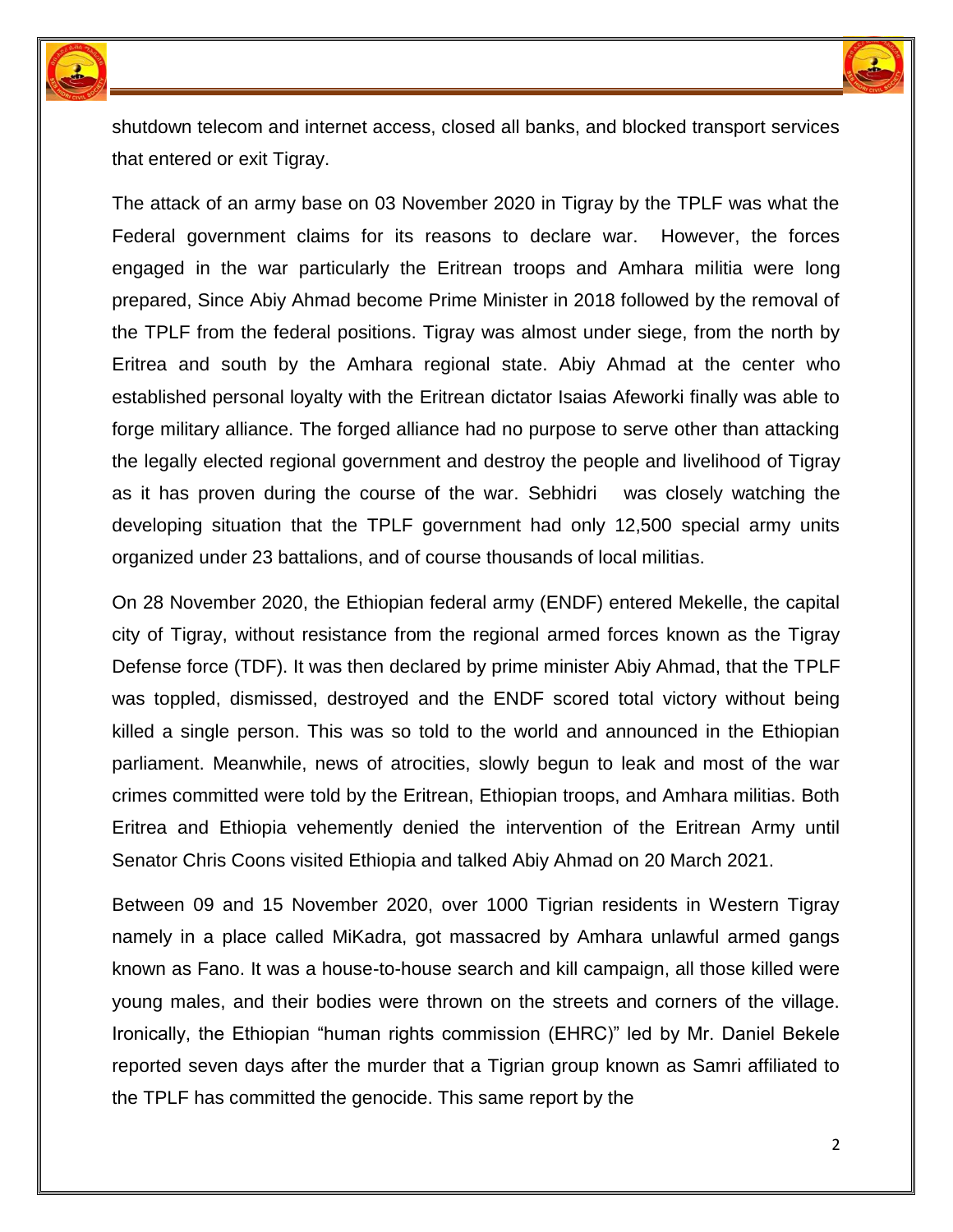



same institution was reported to Amnesty international headquarters as well. This was a serious warning for the Tigrians that this war is a premeditated to exterminate the people and nation of Tigray, with a fig leaf institution like EHRC incorporated under the federal government to produce conspiracy theory. Now president Isaias and Prime Minister Abiy Ahmad have got closer to their goals of exterminating 7.4 million people of Tigray, by blocking humanitarian access and use hunger as a weapon of war.

## **Shelling and terror**

Horror, bombings, murder, and burning harvest become the order of the assailant's campaign as they roam to achieve their goal of genocide. It can be traced from the genesis of the war the objectives of the perpetrator's intension. The combined Ethiopian and Eritrean forces first, shelled the town of Humera from two directions, one by the Eritrean army from Omahajer north and the second from the south by the advancing Ethiopian army. With several buildings collapsed and people died the town was stunned and destroyed. The majority people fled the town and crossed the border of Sudan to save their lives, while hundreds died.

The invaders next trek was to the city of Shire and Central Tigray where they shelled dozens of small towns on their way before they reached. On 16 November eight combined Ethiopian and Eritrean divisions entered the city of shire without any resistance from the Tigrian forces. Looting, and burning crops as they cross the small towns of Shiraro, Adihagerai, Adidaero, and Adinebred, was the actions the invaders. They have shot and kill 1,100 innocent civilians most of them young men on their way to be followed by more than 50 times. The ancient city of Axum 60 KMs east of Shire took its turn to suffer from the shelling and terror. On Thursday November 18 and 19, 2020 "Axum and its surrounding were heavily and randomly shelled from heavy artillery from the combined forces of the Eritrean and Ethiopian troops to create havoc and terror, just like they did in the towns of western Tigray. The entire city was in turmoil and every creature not only

humans but also animals, were in a great shock. (Said Getu Mak an eyewitness account in his detail report to the Eritrean hub). <sup>01</sup>The invaders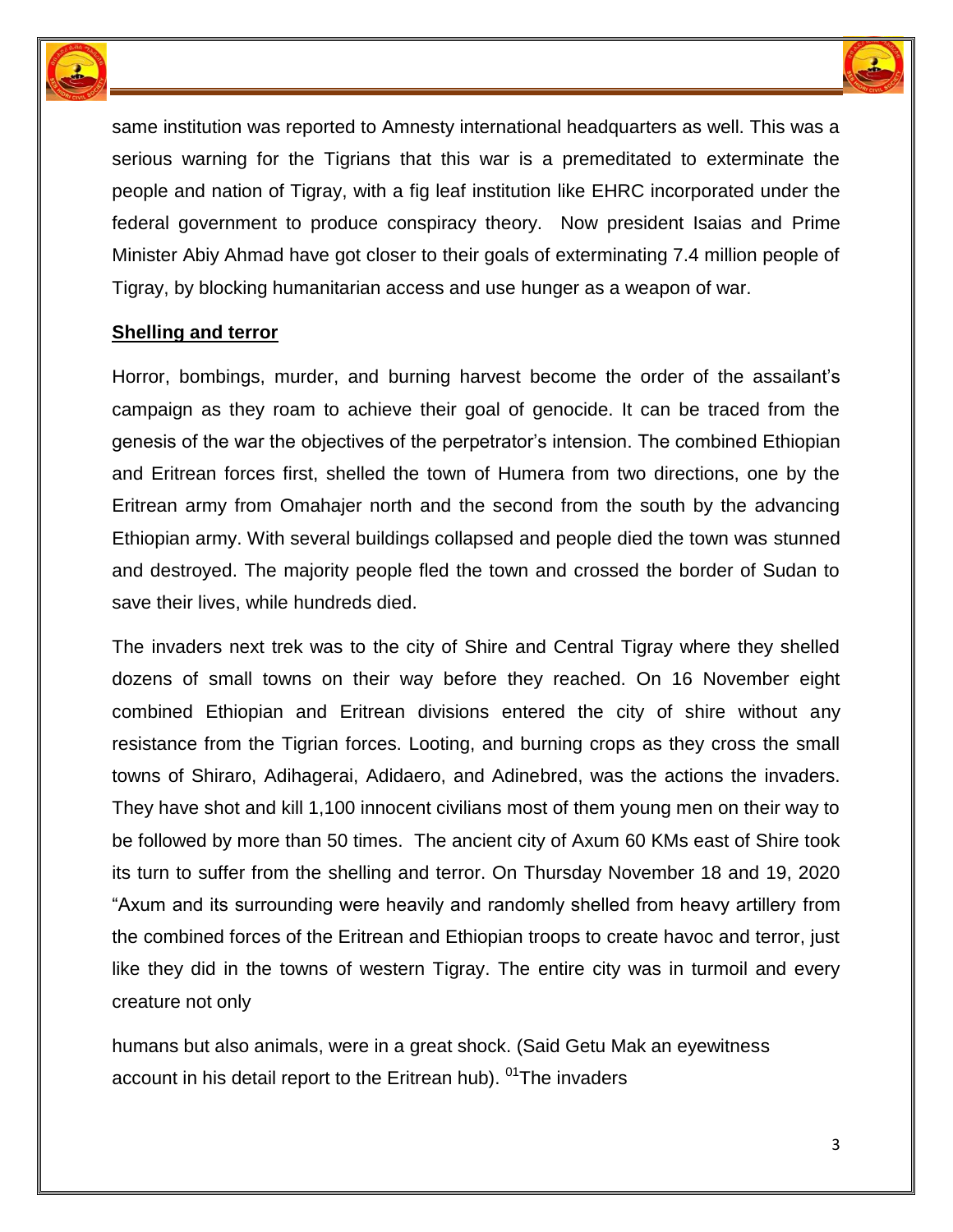



campaign of destruction continued to shell and capture the cities of Adwa, Enticho, Adigrat, Wukro and over 20 small and medium towns north of Mekelle without any battle.

Burning peasant harvest, killing every domestic farm animals, and destroying farm tools, was a strategy to use food as a weapon to starve and perish the people. There was no battle as Tigrian forces have followed the policy of no engagement in the cities of Tigray. But the shelling and terror continues as a strategy to drive people out of their homes, chase, deny respite and finally starve the people on the run to eradicate them. The pattern lingers in all major, and small cities. The objective is clear, and sound kill the entire population of Tigray by all means.

#### **Gangrape and blackout.**

Tigray genocide in using sexual violence as a weapon of war is the most dangerous new phenomenon. Gangrape in the Tigray war has been rampant. About 23,000 women of all age including religious nuns and underage girls have been raped, in a savage manner. Armed gangsters have raped woman frequently for days and weeks and filled up her gentile with dust and sharp objects, Sara Charles U.S.A aide assistance director in her report told "abusing women in front of their family, and left women organs damaged, is unseen in my long experience".<sup>02</sup> This is a warning to the civilized world of new type of humiliating and brutalizing woman. An insult to the civilized world. Should the world allow this new horrific practice?

Total blackout took place between 04 November 2020, and February 2021 throughout Tigray. International, local, independent and or freelance media, journalists, reporters, and or visitors were all restricted, denied entering Tigray until 23 February 2021. Keep the people in darkness where no one can see and reach them, so that the genocide will be perfectly executed, was the policy the attackers ascertained. As a result, there were

not reporting as thousands were killed, displaced, Churches and historical sites bombed, social and economic institutions looted and dismantled.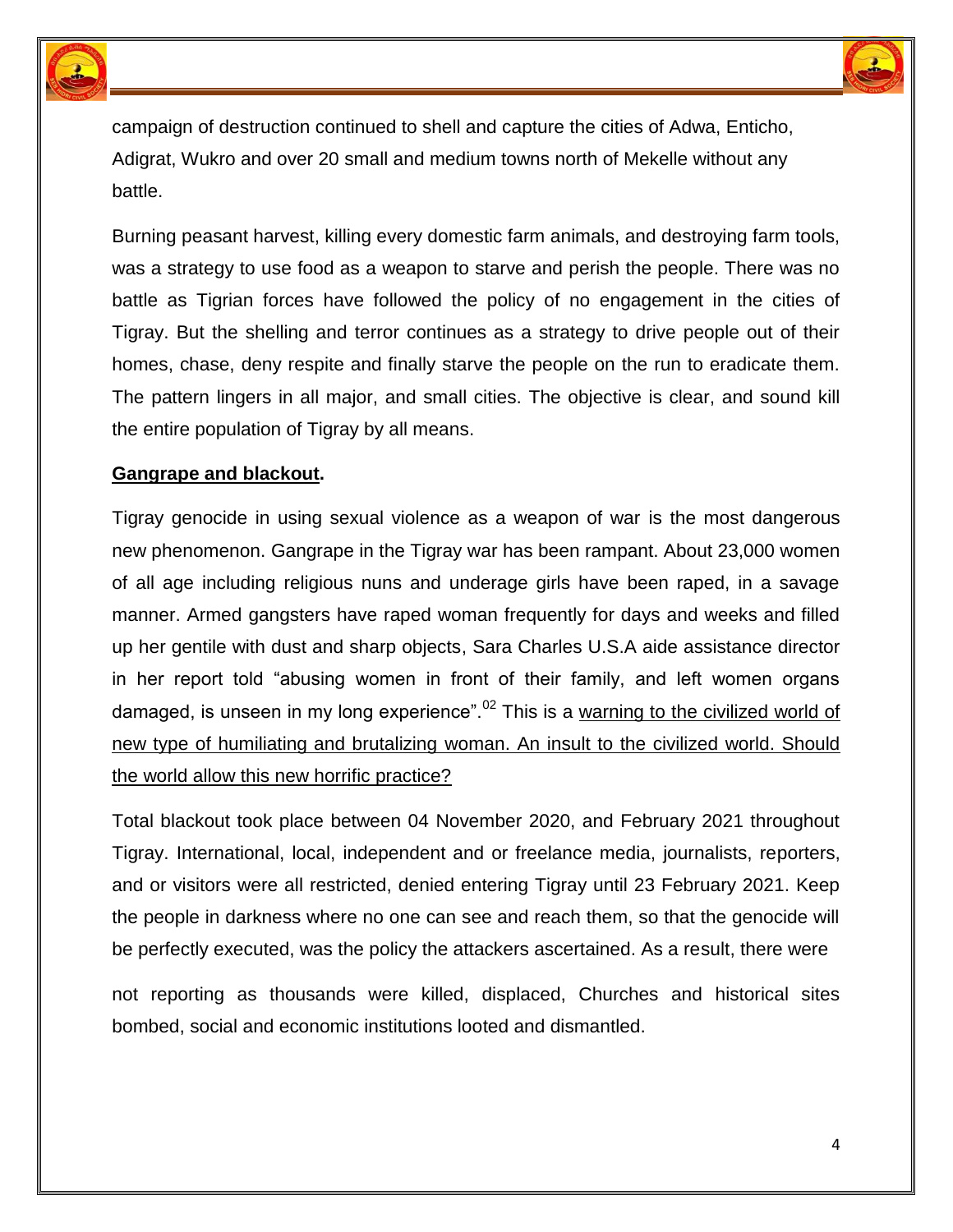



# **Starvation and displacement**

The war has proved itself repeatedly a hellbent act to eradicate seven million Tigrians. This premeditated plan engineered by PM Abiy Ahmad and President Isaias Afeworki of Eritrean with the cooperation of Amhara regional leaders to smother the entire region by arraying large armies from both countries (Ethiopia and Eritrea). In western Tigray alone, where the Amhara militia operating an estimated 1.2 million Tigrians are displaced, killed, lost, and dumped to unknown locations. These people have been denied by the combined troops of Ethiopia and Eritrea to cross to the Sudan for safety.

The hunger was created by Abiy Ahmed, Issayas and Amhara expansionist leaders. When the International community started to send assistance, they block humanitarian access. People are denied from getting food aid. This has been persistent throughout until this time. Eritrean and Ethiopian troops have shown to the world their ruthless mission of starving the people of Tigray to death. Independent international media have proved repeatedly beyond reasonable doubt, as CNN eyewitness reporter Naima told "Eritrean troops in the city of Axum in cooperation with the Ethiopian army have blocked humanitarian access threatening reporters to arrest and or harm ".

The result has proved starvation as UN world food program voiced alarm that "a total of 5.2 million people, equivalent to 91% of Tigray's population, need emergency food assistance due to the conflict, "WFP spokesman Tomson Phin told reporters in Geneva." (Qtd in AFP by Eritrean Hub pp:2)  $^{03}$  Furthermore, "over 90 percent of the harvest was lost due to looting, burning, or other destruction and that 80 percent of the livestock in the region were looted or slaughtered.' (Said UN top emergency relief coordinator Mark Lowcock pp: 2)"  $04$  2.2 million domestic farm animals (cattle) have been looted killed and transported to the Amhara region and Eritrea.

# **Social and economic infrastructures collapsed.**

The seven-month campaign of genocide in Tigray have assured the destruction of health and school system services as well as all utility services in Tigray. "a Hospital that hosts 400,000 patients known as Ayder Hospital 70 percent of the facilities looted and burned, out of 240 Healthcare centers in the region only 40 are currently operating.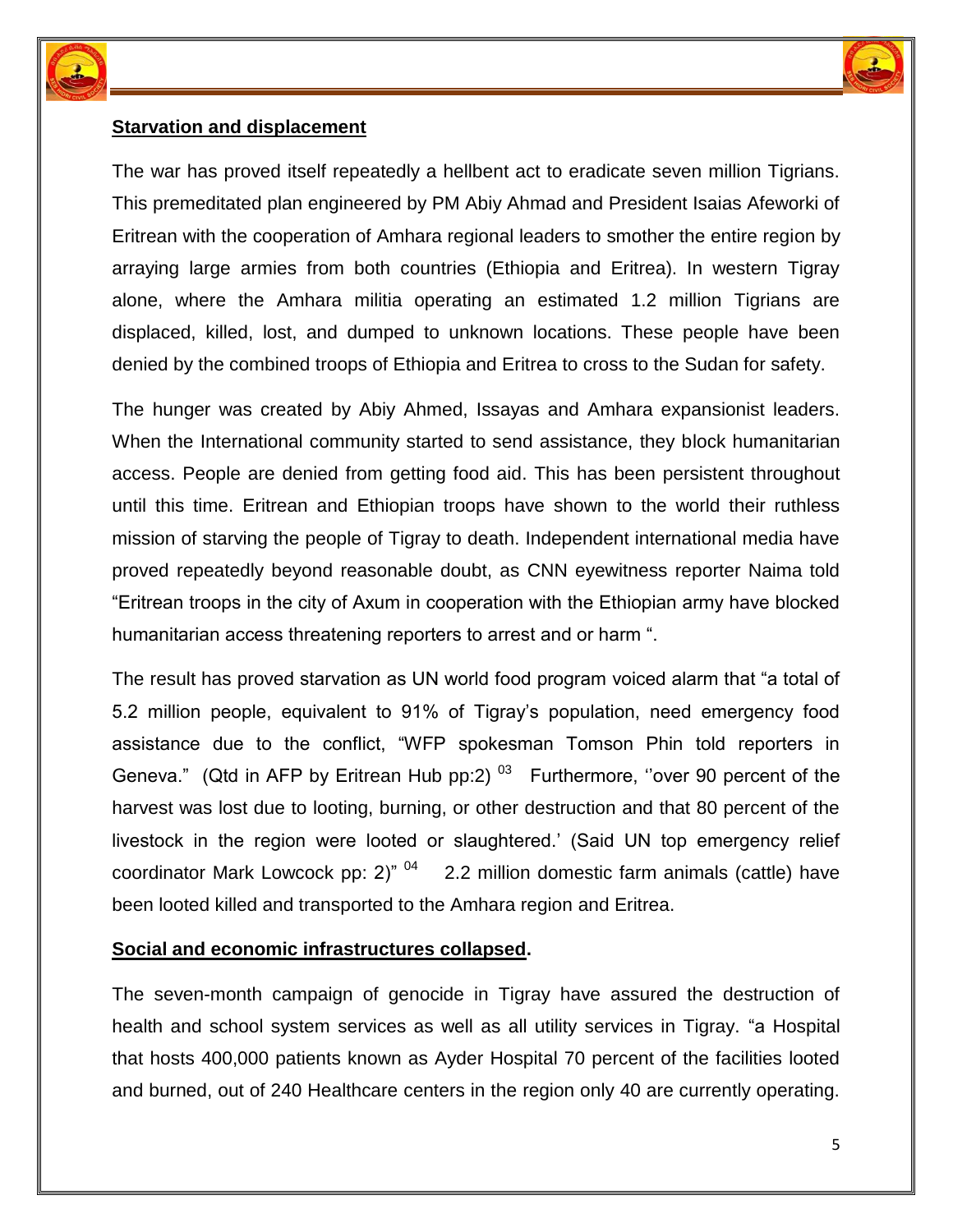



18 Hospitals have been destroyed, over 2000 farm tractors have been looted, and transported to the Amhara region, there are only 100 available. All schools are damaged and there is no school for the Tigrian children.

# **What is Sebhidri requesting?**

## **Your excellency**

#### **We are requesting you to:**

- $\triangleright$  Save the remaining people of Tigray from an impeding extermination genocide, starvation, and war crimes by Eritrean, Ethiopian troops, and Amhara militia by joining the United States sanction against Ethiopia and Eritrea.
- $\triangleright$  Promote an Immediate and verifiable withdrawal of the Eritrean army and Amhara militia from Tigray.
- $\triangleright$  demand an Immediate and unfettered access to humanitarian organizations.
- $\triangleright$  Demand Immediate lifting of all economic and service blockade imposed against the people of the region.
- $\triangleright$  Strengthen an immediate independent investigation of war crimes, genocide and other international law violations and holding those perpetrators accountable. Take the key actors Abiy, Issayas and Amhara region President to International Court of Law.
- $\triangleright$  Immediate cessation of hostilities and finding political solutions.
- $\triangleright$  Help a new measure of sanctions against Ethiopian and Eritrean authorities that brings the war to an end.